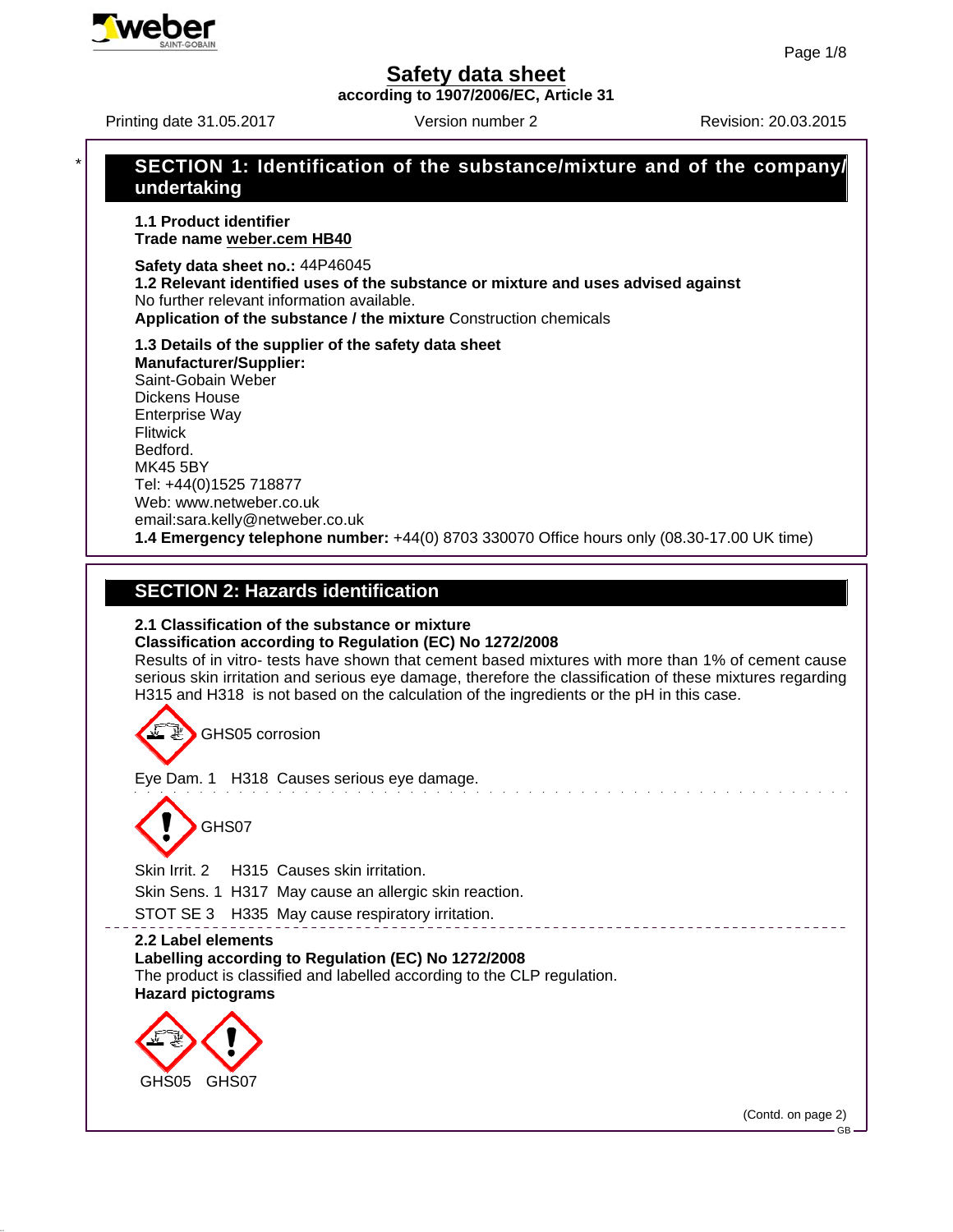**according to 1907/2006/EC, Article 31**

Printing date 31.05.2017 Version number 2 Revision: 20.03.2015

**Trade name weber.cem HB40**

|                           | (Contd. of page 1)                                                                         |
|---------------------------|--------------------------------------------------------------------------------------------|
| <b>Signal word Danger</b> |                                                                                            |
|                           | Hazard-determining components of labelling:                                                |
| cement portland, grey     |                                                                                            |
| Calcium sulfaluminate     |                                                                                            |
| <b>Hazard statements</b>  |                                                                                            |
|                           | H315 Causes skin irritation.                                                               |
|                           | H318 Causes serious eye damage.                                                            |
|                           | H317 May cause an allergic skin reaction.                                                  |
|                           | H335 May cause respiratory irritation.                                                     |
|                           | <b>Precautionary statements</b>                                                            |
| P261                      | Avoid breathing dust.                                                                      |
| P280                      | Wear protective gloves/protective clothing/eye protection/face protection.                 |
|                           | P305+P351+P338 IF IN EYES: Rinse cautiously with water for several minutes. Remove contact |
|                           | lenses, if present and easy to do. Continue rinsing.                                       |
| P310                      | Immediately call a POISON CENTER/doctor.                                                   |
| P405                      | Store locked up.                                                                           |
| P <sub>501</sub>          | Dispose of contents/container in accordance with local/regional/national/                  |
|                           | international regulations.                                                                 |
| 2.3 Other hazards         |                                                                                            |
|                           | <b>Results of PBT and vPvB assessment</b>                                                  |

**PBT:** Does not contain PBT substances.

**vPvB:** Does not contain vPvB substances.

### **SECTION 3: Composition/information on ingredients**

#### **3.2 Chemical characterisation: Mixtures**

**Description:** Mixture of substances listed below with non hazardous additions.

| Dangerous components:                |                                                                                                                    |             |
|--------------------------------------|--------------------------------------------------------------------------------------------------------------------|-------------|
| CAS: 65997-15-1<br>EINECS: 266-043-4 | cement portland, grey<br>Eye Dam. 1, H318; 3 Skin Irrit. 2, H315; Skin Sens. 1,<br>H317; STOT SE 3, H335           | $10 - 20%$  |
| CAS: 12004-14-7<br>EINECS: 234-448-5 | Calcium sulfaluminate<br>Skin Irrit. 2, H315; STOT SE 3, H335                                                      | $5 - 10%$   |
| CAS: 7733-02-0                       | zinc sulphate (anhydrous)<br>EINECS: 231-793-3<br>Index number: 030-006-00-9 Chronic 1, H410; 0 Acute Tox. 4, H302 | $0.1 - 1\%$ |
| CNIC                                 |                                                                                                                    |             |

**SVHC** Void

#### **Additional information**

The mixture is "low chromate" according to 2006/1907/EEC within the product shelf-life, so that the identification with R 43 (H317 + EUH203) is not applicable, when the packing was not opened in the meantime.

For the wording of the listed hazard phrases refer to section 16.

(Contd. on page 3)

GB

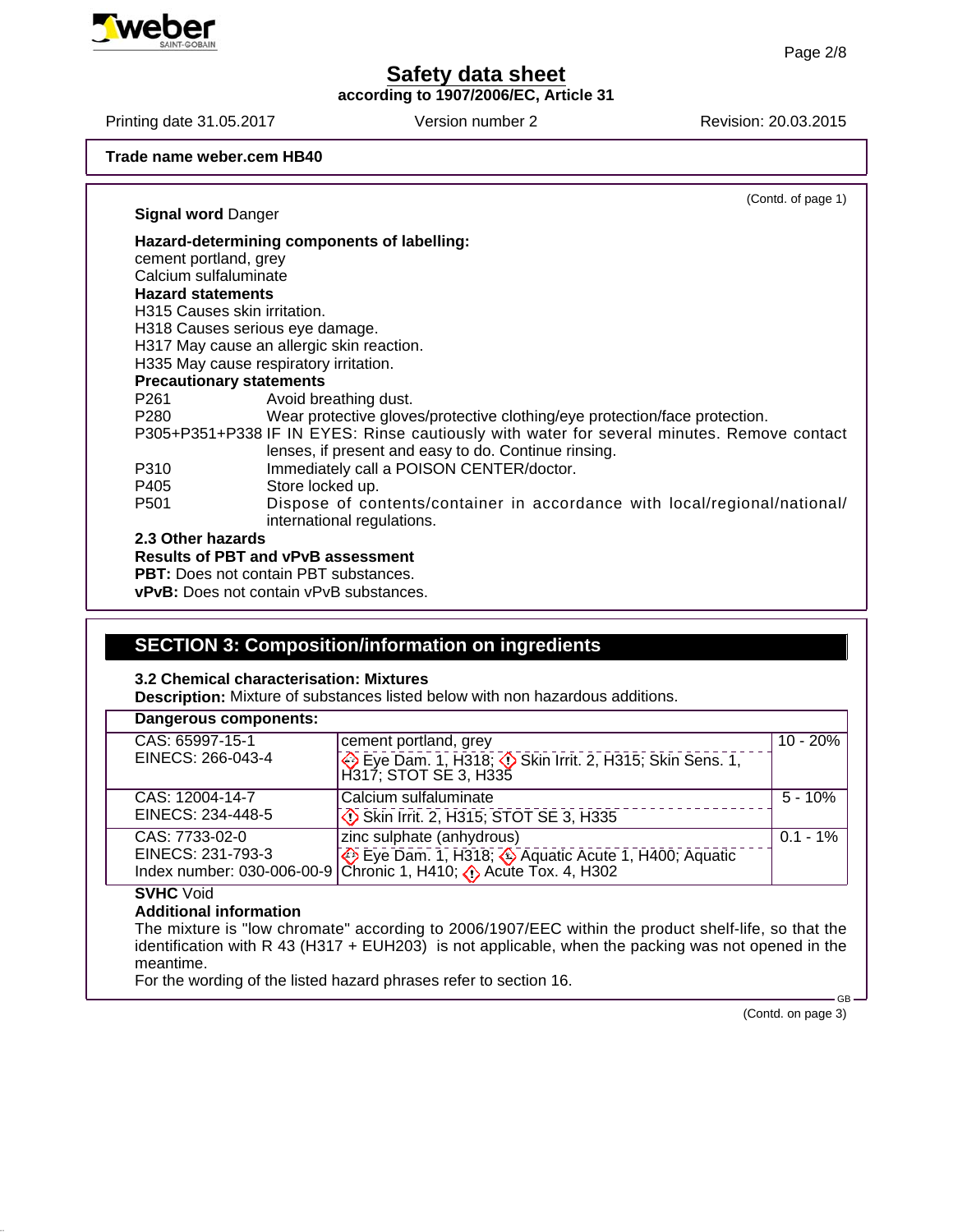**according to 1907/2006/EC, Article 31**

Printing date 31.05.2017 **Revision: 20.03.2015** Version number 2

**Trade name weber.cem HB40**

(Contd. of page 2)

#### **SECTION 4: First aid measures**

**4.1 Description of first aid measures**

#### **General information**

Remove the victim immediately from the danger area. If the patient is unwell consult a doctor and present this data sheet.

**After inhalation** Supply fresh air; consult doctor in case of complaints.

**After skin contact** Generally the product does not irritate the skin.

#### **After eye contact**

Rinse opened eye for several minutes under running water. Rinse liquid should be tempered (20-30  $\mathrm{^{\circ}C}$ ).

**After swallowing** If symptoms persist consult a doctor.

#### **4.2 Most important symptoms and effects, both acute and delayed**

No further relevant information available.

**4.3 Indication of any immediate medical attention and special treatment needed**

No further relevant information available.

### **SECTION 5: Firefighting measures**

**5.1 Extinguishing media**

**Suitable extinguishing agents**

CO2, powder or water spray. Fight larger fires with water spray or alcohol resistant foam.

**5.2 Special hazards arising from the substance or mixture**

No further relevant information available.

**5.3 Advice for firefighters**

**Protective equipment:** No special measures required.

## **SECTION 6: Accidental release measures**

**6.1 Personal precautions, protective equipment and emergency procedures** Not required.

**6.2 Environmental precautions:** No special measures required.

**6.3 Methods and material for containment and cleaning up:** Pick up mechanically.

**6.4 Reference to other sections**

See Section 7 for information on safe handling

See Section 8 for information on personal protection equipment.

See Section 13 for disposal information.

# **SECTION 7: Handling and storage**

**7.1 Precautions for safe handling** Provide suction extractors if dust is formed. **Information about fire - and explosion protection:** No special measures required.

**7.2 Conditions for safe storage, including any incompatibilities Storage**

**Requirements to be met by storerooms and receptacles:**

Store only in unopened original receptacles.

**Information about storage in one common storage facility:** Not required.

**Further information about storage conditions:** None.

(Contd. on page 4)

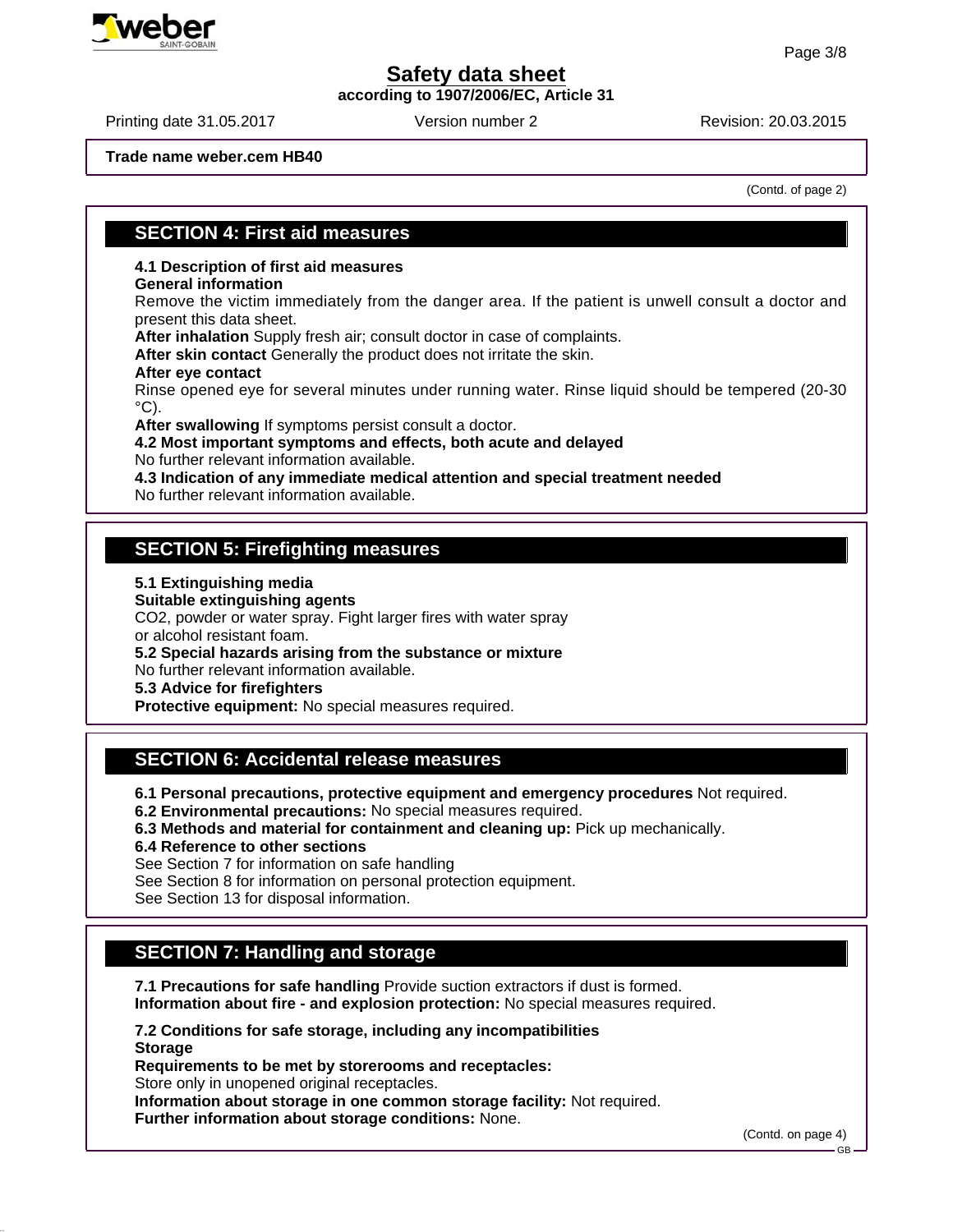**according to 1907/2006/EC, Article 31**

Printing date 31.05.2017 Version number 2 Revision: 20.03.2015

**Trade name weber.cem HB40**

**7.3 Specific end use(s)** No further relevant information available.

## \* **SECTION 8: Exposure controls/personal protection**

**Additional information about design of technical facilities:** No further data; see item 7.

#### **8.1 Control parameters**

**Ingredients with limit values that require monitoring at the workplace:**

| <b>CAS No. Designation of material</b><br><b>Value Unit</b><br>%<br>Type                                                                                                                                                                                                                                                                                                                                                                                                                                                                                                                         |  |
|--------------------------------------------------------------------------------------------------------------------------------------------------------------------------------------------------------------------------------------------------------------------------------------------------------------------------------------------------------------------------------------------------------------------------------------------------------------------------------------------------------------------------------------------------------------------------------------------------|--|
| 65997-15-1 cement portland, grey                                                                                                                                                                                                                                                                                                                                                                                                                                                                                                                                                                 |  |
| WEL Long-term value: 10* 4** mg/m <sup>3</sup><br>*inhalable dust **respirable dust                                                                                                                                                                                                                                                                                                                                                                                                                                                                                                              |  |
| Additional Occupational Exposure Limit Values for possible hazards during processing:<br>Quartz alveolar dust $(< 5 \mu m)$ : 0,15 mg/m <sup>3</sup><br><b>Additional information:</b><br>The applicable TRGS 900 (MAK list) was used as the basis for the preparation and/or revision of this<br>safety data sheet.                                                                                                                                                                                                                                                                             |  |
| 8.2 Exposure controls<br>Personal protective equipment:<br><b>General protective and hygienic measures:</b><br>The usual precautionary measures are to be adhered to when handling chemicals.<br>Wash hands before breaks and at the end of work.<br><b>Respiratory protection:</b><br>In case of brief exposure or low pollution use respiratory filter device.<br>In case of intensive or longer exposure use self-contained respiratory protective device.<br>Protection of hands: Protective gloves.<br>Eye protection: Tightly sealed goggles<br>Body protection: Protective work clothing. |  |

# **SECTION 9: Physical and chemical properties**

| 9.1 Information on basic physical and chemical properties<br><b>General Information</b><br>Appearance:         |                                                     |                    |
|----------------------------------------------------------------------------------------------------------------|-----------------------------------------------------|--------------------|
| Form:<br>Colour:<br>Odour:<br><b>Odour threshold:</b>                                                          | Powder<br>Grey<br>Characteristic<br>Not determined. |                    |
| pH-value:                                                                                                      | Not applicable.                                     |                    |
| <b>Change in condition</b><br><b>Melting point/freezing point:</b><br>Initial boiling point and boiling range: | Undetermined.<br>Undetermined.                      |                    |
| <b>Flash point:</b>                                                                                            | Not applicable                                      |                    |
| Flammability (solid, gas):                                                                                     | Product is not flammable.                           |                    |
| Ignition temperature:                                                                                          | Not determined.                                     |                    |
|                                                                                                                |                                                     | (Contd. on page 5) |



(Contd. of page 3)

GB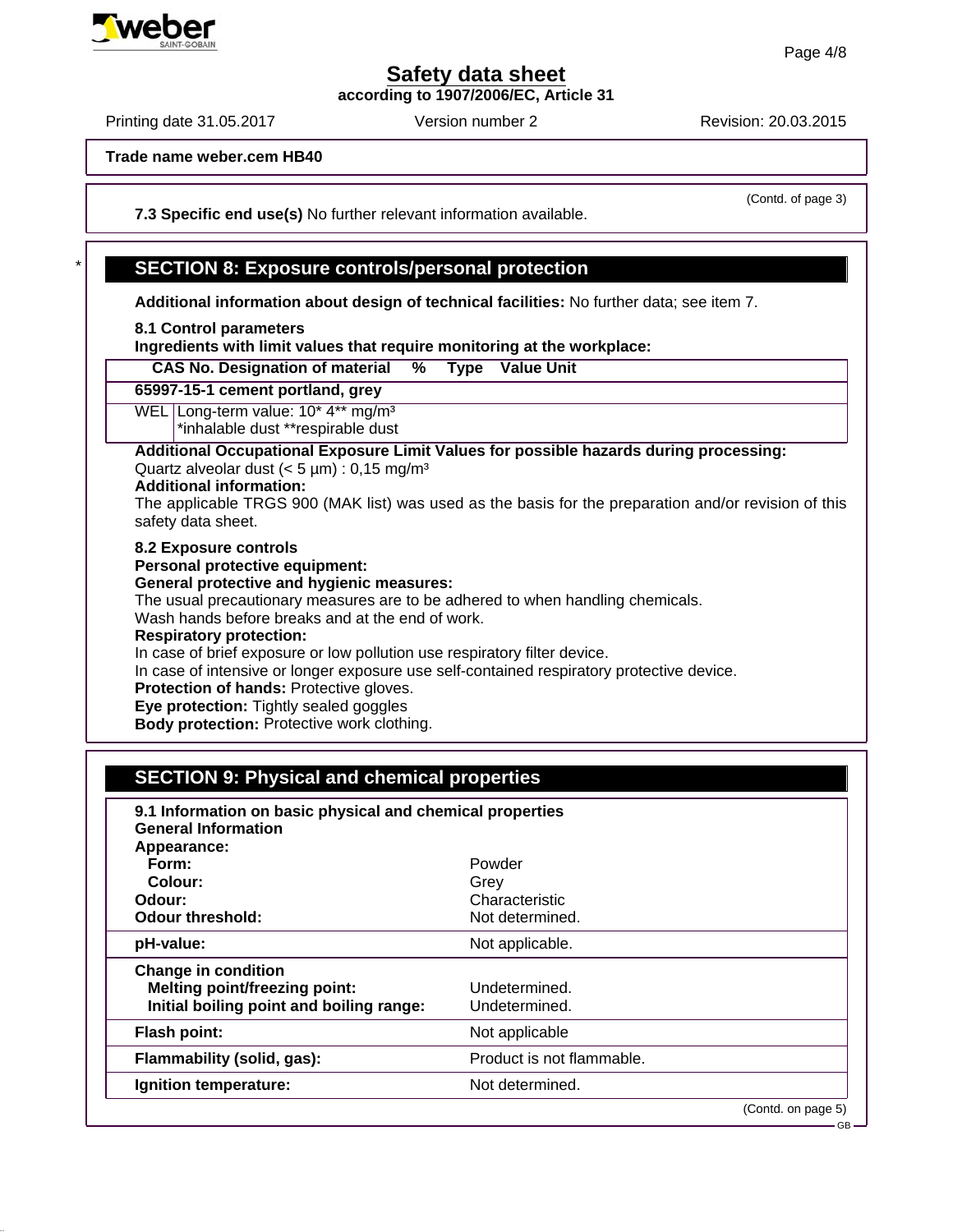**according to 1907/2006/EC, Article 31**

Printing date 31.05.2017 **Revision: 20.03.2015** Version number 2

**Trade name weber.cem HB40**

|                                               | (Contd. of page 4)                            |
|-----------------------------------------------|-----------------------------------------------|
| <b>Decomposition temperature:</b>             | Not determined.                               |
| <b>Auto-ignition temperature:</b>             | Product is not selfigniting.                  |
| <b>Explosive properties:</b>                  | Product does not present an explosion hazard. |
| <b>Explosion limits:</b>                      |                                               |
| Lower:                                        | Not determined.                               |
| Upper:                                        | Not determined.                               |
| <b>Oxidising properties</b>                   | Not determined.                               |
| Vapour pressure:                              | Not applicable.                               |
| <b>Density:</b>                               | Not applicable.                               |
| <b>Relative density</b>                       | Not determined.                               |
| <b>Vapour density</b>                         | Not applicable.                               |
| <b>Evaporation rate</b>                       | Not applicable.                               |
| Solubility in / Miscibility with              |                                               |
| Water:                                        | Unsoluble                                     |
| Segregation coefficient (n-octanol/water) log |                                               |
| Pow:                                          | Not determined.                               |
| <b>Viscosity:</b>                             |                                               |
| dynamic:                                      | Not applicable.                               |
| kinematic:                                    | Not applicable.                               |
| Solvent content:                              |                                               |
| <b>Organic solvents:</b>                      | $0.0\%$                                       |
| EU-VOC                                        | 0.00%                                         |
| Solids content:                               | 100.0%                                        |
| 9.2 Other information                         | No further relevant information available.    |

## **SECTION 10: Stability and reactivity**

**10.1 Reactivity** No further relevant information available.

**10.2 Chemical stability** Stable at recommended storage conditions

**Thermal decomposition / Conditions to be avoided:**

No decomposition if used according to specifications.

**10.3 Possibility of hazardous reactions** No dangerous reactions known

**10.4 Conditions to avoid** No further relevant information available.

**10.5 Incompatible materials:** No further relevant information available.

**10.6 Hazardous decomposition products:** No dangerous decomposition products known.

## **SECTION 11: Toxicological information**

**11.1 Information on toxicological effects**

**Acute toxicity** Based on available data, the classification criteria are not met.

(Contd. on page 6)



GB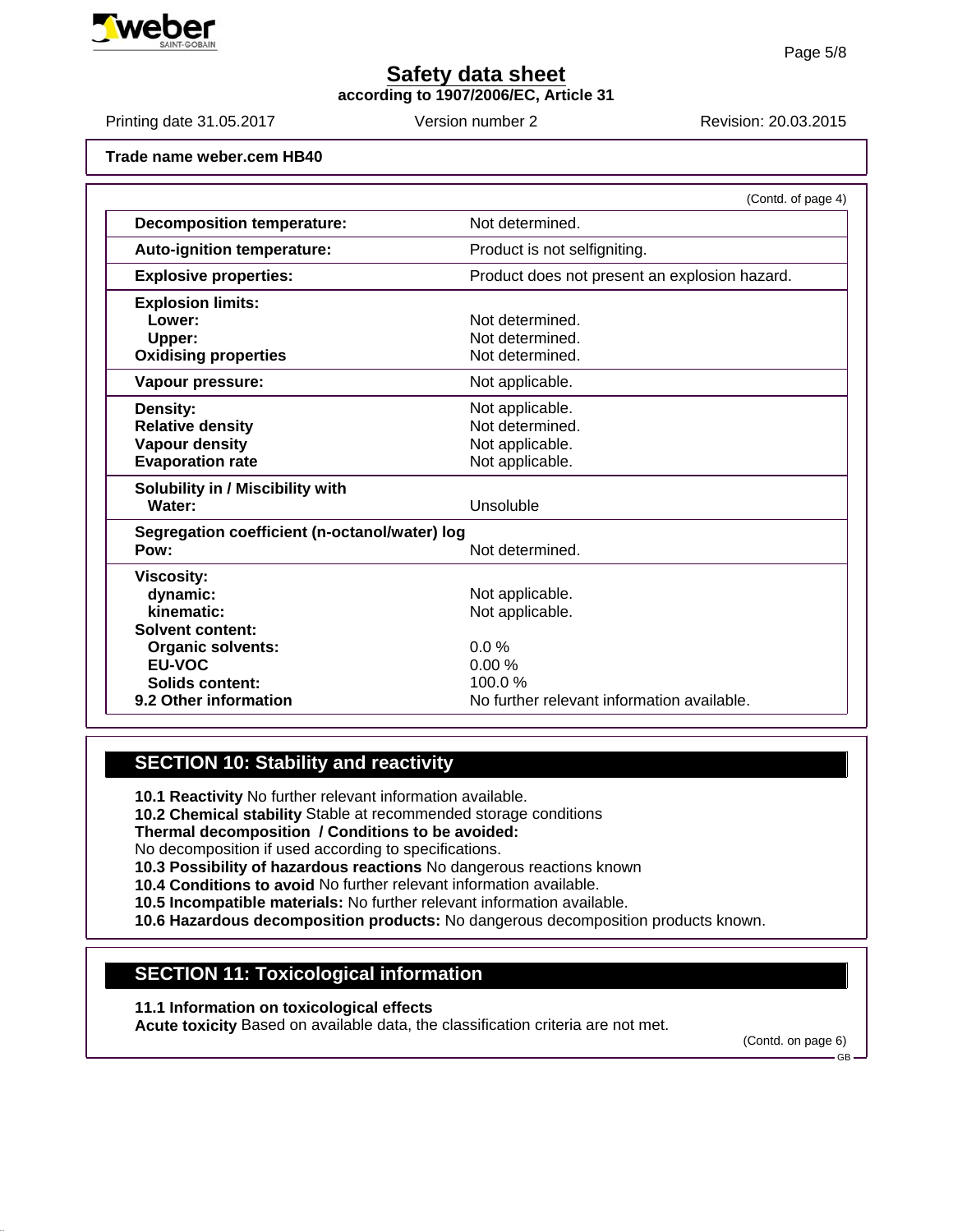**according to 1907/2006/EC, Article 31**

**Trade name weber.cem HB40**

| LD/LC50 values relevant for classification:                                                                                                                                                                                                                                                                                                                                                                                                                                                                                                                                                                                                                                                                     |             |       |                | (Contd. of page 5) |
|-----------------------------------------------------------------------------------------------------------------------------------------------------------------------------------------------------------------------------------------------------------------------------------------------------------------------------------------------------------------------------------------------------------------------------------------------------------------------------------------------------------------------------------------------------------------------------------------------------------------------------------------------------------------------------------------------------------------|-------------|-------|----------------|--------------------|
| <b>Components</b>                                                                                                                                                                                                                                                                                                                                                                                                                                                                                                                                                                                                                                                                                               | <b>Type</b> | Value | <b>Species</b> |                    |
| 65997-15-1 cement portland, grey                                                                                                                                                                                                                                                                                                                                                                                                                                                                                                                                                                                                                                                                                |             |       |                |                    |
| Dermal LD50 > 2000 mg/kg (Rabbit)                                                                                                                                                                                                                                                                                                                                                                                                                                                                                                                                                                                                                                                                               |             |       |                |                    |
| <b>Primary irritant effect:</b>                                                                                                                                                                                                                                                                                                                                                                                                                                                                                                                                                                                                                                                                                 |             |       |                |                    |
| <b>Skin corrosion/irritation</b>                                                                                                                                                                                                                                                                                                                                                                                                                                                                                                                                                                                                                                                                                |             |       |                |                    |
| Causes skin irritation.                                                                                                                                                                                                                                                                                                                                                                                                                                                                                                                                                                                                                                                                                         |             |       |                |                    |
| Serious eye damage/irritation                                                                                                                                                                                                                                                                                                                                                                                                                                                                                                                                                                                                                                                                                   |             |       |                |                    |
| Causes serious eye damage.                                                                                                                                                                                                                                                                                                                                                                                                                                                                                                                                                                                                                                                                                      |             |       |                |                    |
| <b>Respiratory or skin sensitisation</b><br>May cause an allergic skin reaction.                                                                                                                                                                                                                                                                                                                                                                                                                                                                                                                                                                                                                                |             |       |                |                    |
| CMR effects (carcinogenity, mutagenicity and toxicity for reproduction)                                                                                                                                                                                                                                                                                                                                                                                                                                                                                                                                                                                                                                         |             |       |                |                    |
| Germ cell mutagenicity Based on available data, the classification criteria are not met.                                                                                                                                                                                                                                                                                                                                                                                                                                                                                                                                                                                                                        |             |       |                |                    |
| Carcinogenicity Based on available data, the classification criteria are not met.                                                                                                                                                                                                                                                                                                                                                                                                                                                                                                                                                                                                                               |             |       |                |                    |
| Reproductive toxicity Based on available data, the classification criteria are not met.                                                                                                                                                                                                                                                                                                                                                                                                                                                                                                                                                                                                                         |             |       |                |                    |
| <b>STOT-single exposure</b>                                                                                                                                                                                                                                                                                                                                                                                                                                                                                                                                                                                                                                                                                     |             |       |                |                    |
| May cause respiratory irritation.                                                                                                                                                                                                                                                                                                                                                                                                                                                                                                                                                                                                                                                                               |             |       |                |                    |
| <b>STOT-repeated exposure</b> Based on available data, the classification criteria are not met.                                                                                                                                                                                                                                                                                                                                                                                                                                                                                                                                                                                                                 |             |       |                |                    |
| Aspiration hazard Based on available data, the classification criteria are not met.                                                                                                                                                                                                                                                                                                                                                                                                                                                                                                                                                                                                                             |             |       |                |                    |
| <b>SECTION 12: Ecological information</b>                                                                                                                                                                                                                                                                                                                                                                                                                                                                                                                                                                                                                                                                       |             |       |                |                    |
| <b>12.1 Toxicity</b><br>Aquatic toxicity: No further relevant information available.<br>12.2 Persistence and degradability No further relevant information available.<br>12.3 Bioaccumulative potential No further relevant information available.<br><b>Behaviour in environmental systems:</b><br>12.4 Mobility in soil No further relevant information available.<br>Additional ecological information:<br>General notes: Do not allow product to reach ground water, water course or sewage system.<br>12.5 Results of PBT and vPvB assessment<br>PBT: Does not contain PBT substances.<br>vPvB: Does not contain vPvB substances.<br>12.6 Other adverse effects No further relevant information available. |             |       |                |                    |
|                                                                                                                                                                                                                                                                                                                                                                                                                                                                                                                                                                                                                                                                                                                 |             |       |                |                    |
| <b>SECTION 13: Disposal considerations</b>                                                                                                                                                                                                                                                                                                                                                                                                                                                                                                                                                                                                                                                                      |             |       |                |                    |
| 13.1 Waste treatment methods                                                                                                                                                                                                                                                                                                                                                                                                                                                                                                                                                                                                                                                                                    |             |       |                |                    |
| European waste catalogue                                                                                                                                                                                                                                                                                                                                                                                                                                                                                                                                                                                                                                                                                        |             |       |                |                    |
| Possible waste code. The concrete waste code depends on the source of the waste.                                                                                                                                                                                                                                                                                                                                                                                                                                                                                                                                                                                                                                |             |       |                |                    |
| <b>Uncleaned packaging:</b>                                                                                                                                                                                                                                                                                                                                                                                                                                                                                                                                                                                                                                                                                     |             |       |                |                    |

(Contd. on page 7)



Printing date 31.05.2017 Version number 2 Revision: 20.03.2015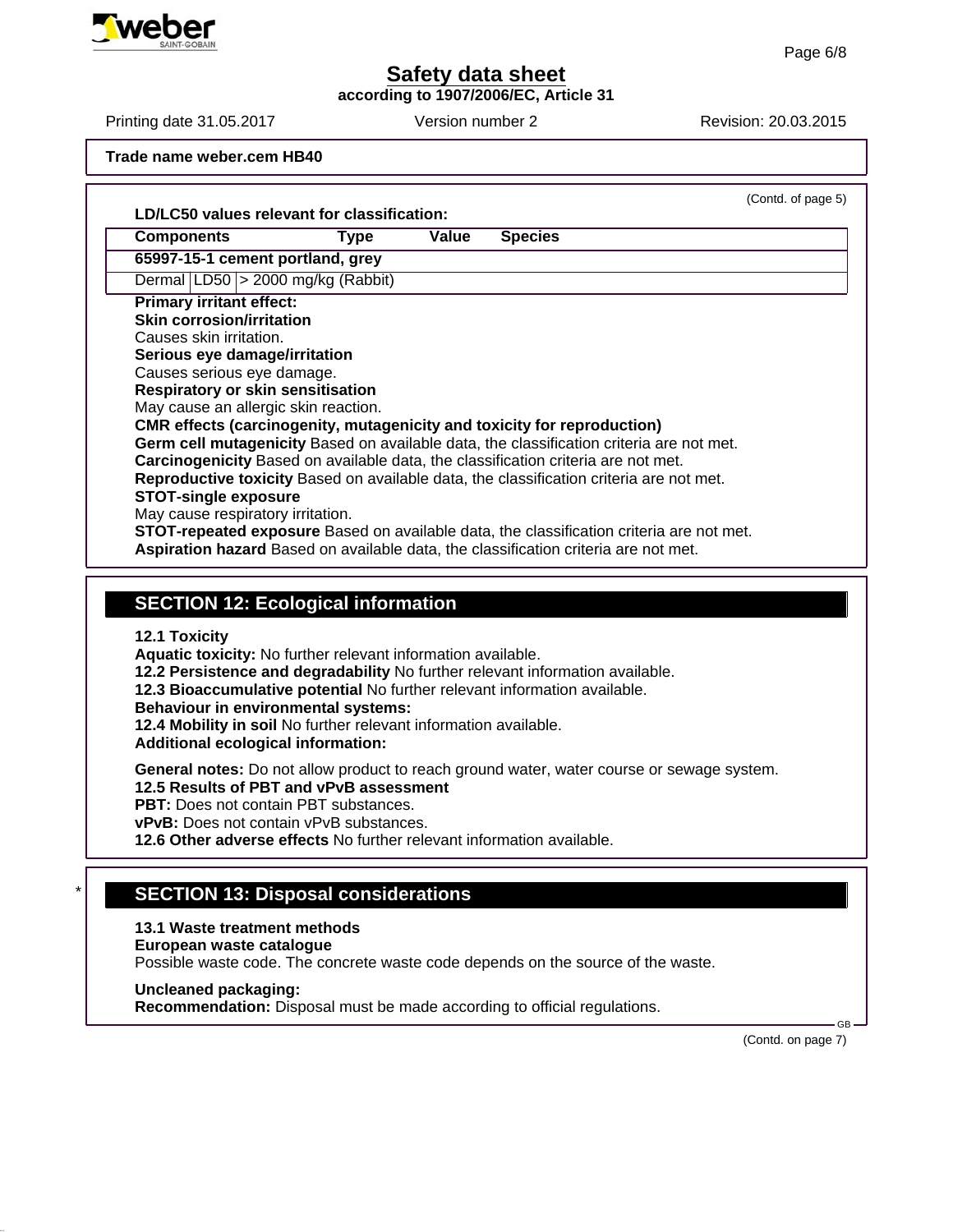**according to 1907/2006/EC, Article 31**

Printing date 31.05.2017 **Revision: 20.03.2015** Version number 2

(Contd. of page 6)

**Trade name weber.cem HB40**

| <b>SECTION 14: Transport information</b>                                          |                                                         |
|-----------------------------------------------------------------------------------|---------------------------------------------------------|
| 14.1 UN-Number<br>ADR, ADN, IMDG, IATA                                            | Void                                                    |
| 14.2 UN proper shipping name<br>ADR, ADN, IMDG, IATA                              | Void                                                    |
| 14.3 Transport hazard class(es)                                                   |                                                         |
| <b>ADR</b><br><b>Class</b><br><b>ADN/R Class:</b>                                 | $-(-)$<br>Void<br>.                                     |
| <b>IMDG</b><br><b>Class</b><br>Label                                              | Void                                                    |
| 14.4 Packing group<br>ADR, IMDG, IATA                                             | Void                                                    |
| <b>14.5 Environmental hazards:</b>                                                | Not applicable.                                         |
| 14.6 Special precautions for user<br><b>EMS Number:</b>                           | Not applicable.                                         |
| 14.7 Transport in bulk according to Annex II of<br><b>Marpol and the IBC Code</b> | Not applicable.                                         |
| <b>Transport/Additional information:</b>                                          | Not dangerous according to the above<br>specifications. |
| <b>UN "Model Regulation":</b>                                                     | Void                                                    |

## **SECTION 15: Regulatory information**

**15.1 Safety, health and environmental regulations/legislation specific for the substance or mixture**

**Directive 2012/18/EU Named dangerous substances - ANNEX I** None of the ingredients is listed. **15.2 Chemical safety assessment:** A Chemical Safety Assessment has not been carried out.

## **SECTION 16: Other information**

This information is based on our present knowledge. However, this shall not constitute a guarantee for any specific product features and shall not establish a legally valid contractual relationship.

#### **Relevant phrases**

H302 Harmful if swallowed. H315 Causes skin irritation. H317 May cause an allergic skin reaction. H318 Causes serious eye damage. H335 May cause respiratory irritation.

(Contd. on page 8)



GB